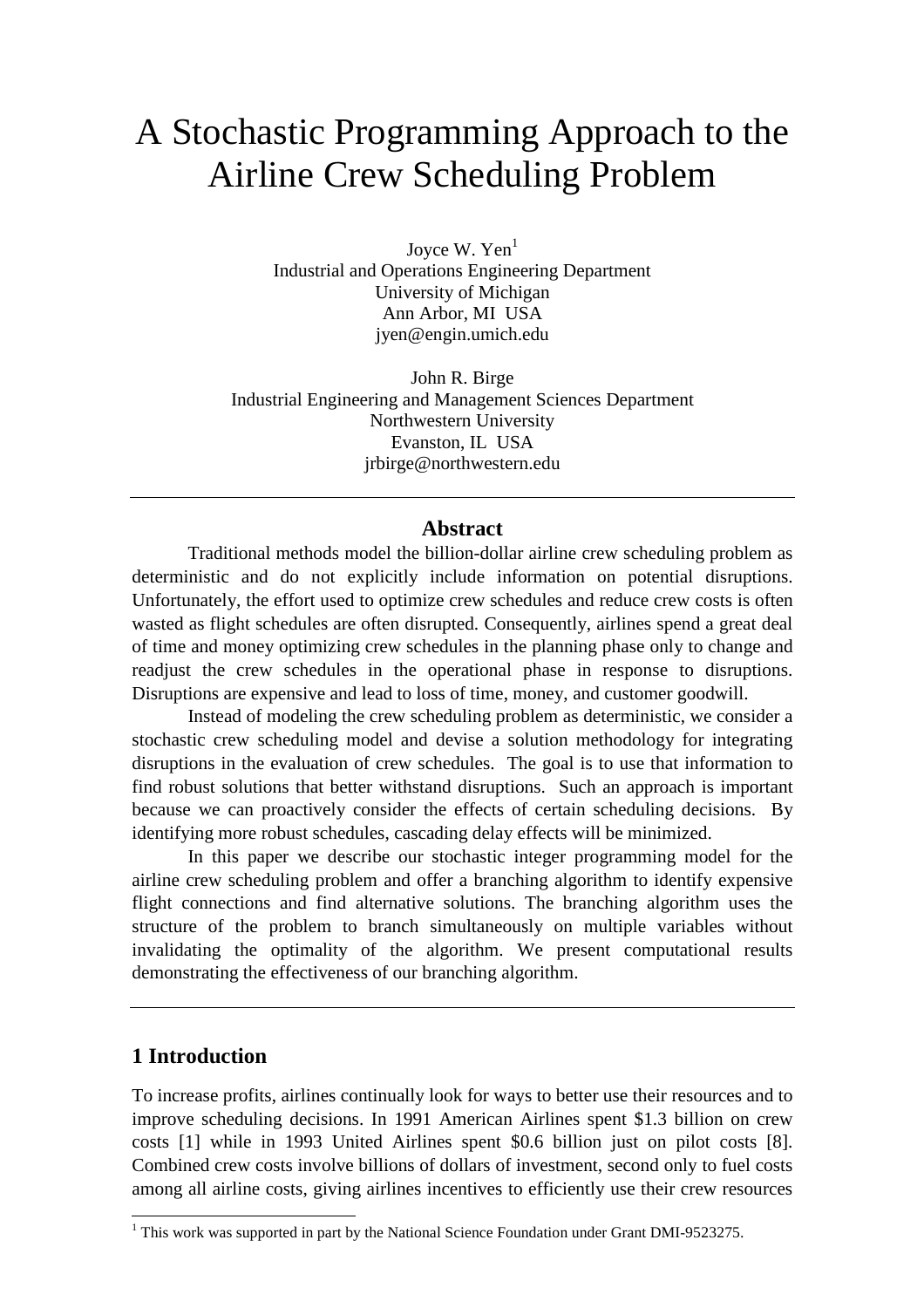[8]. Airlines need to efficiently schedule the time crews work because schedule inefficiencies mean wasted time and money. When schedules become disrupted, the potential for even more scheduling inefficiencies increases.

How one chooses to model this problem greatly affects what solution techniques will be used. Traditional approaches to this problem model the long-term planning problem separate from models used to respond to disruptions in the short-term. (See [2], [5], and [7] for an overview of the long-range crew planning problem. See [3], [14], and [15] for examples of short-range planning techniques.) Such models may not be completely appropriate if one wishes to proactively capture the effects of disruptions on schedules. In reality long-range planning and short-range planning intersect and interact because short-range decisions inevitably alter long-range planning decisions. Hence, crew schedule assignments are actually based on short-range and long-range decisions. New models and new techniques must be developed to address this relationship between short-range and long-range crew scheduling decisions.

We propose a new model that addresses long-range scheduling issues while providing for short-range interaction. We call this problem the stochastic crew scheduling problem because stochastic disruptions (short range effects) are considered in the long range crew scheduling problem.

We integrate short-range and long-range planning by introducing randomness in the form of a short-term variable in the long-range problem. In doing so, we move away from the deterministic integer program to a stochastic integer program. We include the cost of disruptions in the scheduling formulation to gain a more realistic appreciation for the actual cost of a schedule. Furthermore, we propose a model that captures the interaction and interdependence between crew assignments. Such interactions are important because they can magnify disruption costs by facilitating cascading delay effects.

While Schaefer et al. [13] propose a stochastic extension to the deterministic crew scheduling problem, their methodology does not capture interaction effects of planes, crews, and schedule recovery. They modify the objective function's coefficient vector to reflect the expected cost of each decision variable rather than deterministic cost. They then solve the regular crew scheduling problem with this new coefficient vector. Their method does not account for disruption interactions between potential crew schedules.

In this paper we first define the deterministic crew scheduling problem, and then describe our stochastic integer programming model for the airline crew scheduling problem. This stochastic model considers interaction between crew schedules and the cascading effect delays can have on the system. Next we describe a branching algorithm to identify expensive flight connections and find alternative solutions. The branching algorithm uses the structure of the problem to branch simultaneously on multiple variables without invalidating the optimality of the algorithm. Finally we present computational results demonstrating the effectiveness of our branching algorithm.

# **2 Problem Definition**

The traditional deterministic crew scheduling problem is modeled as a set partitioning problem. Let a *pairing* be defined as a round trip itinerary a crew member might fly. Let a *flight segment* be defined as a single flight from origin to destination. Then the deterministic crew scheduling problem can be formulated as follows: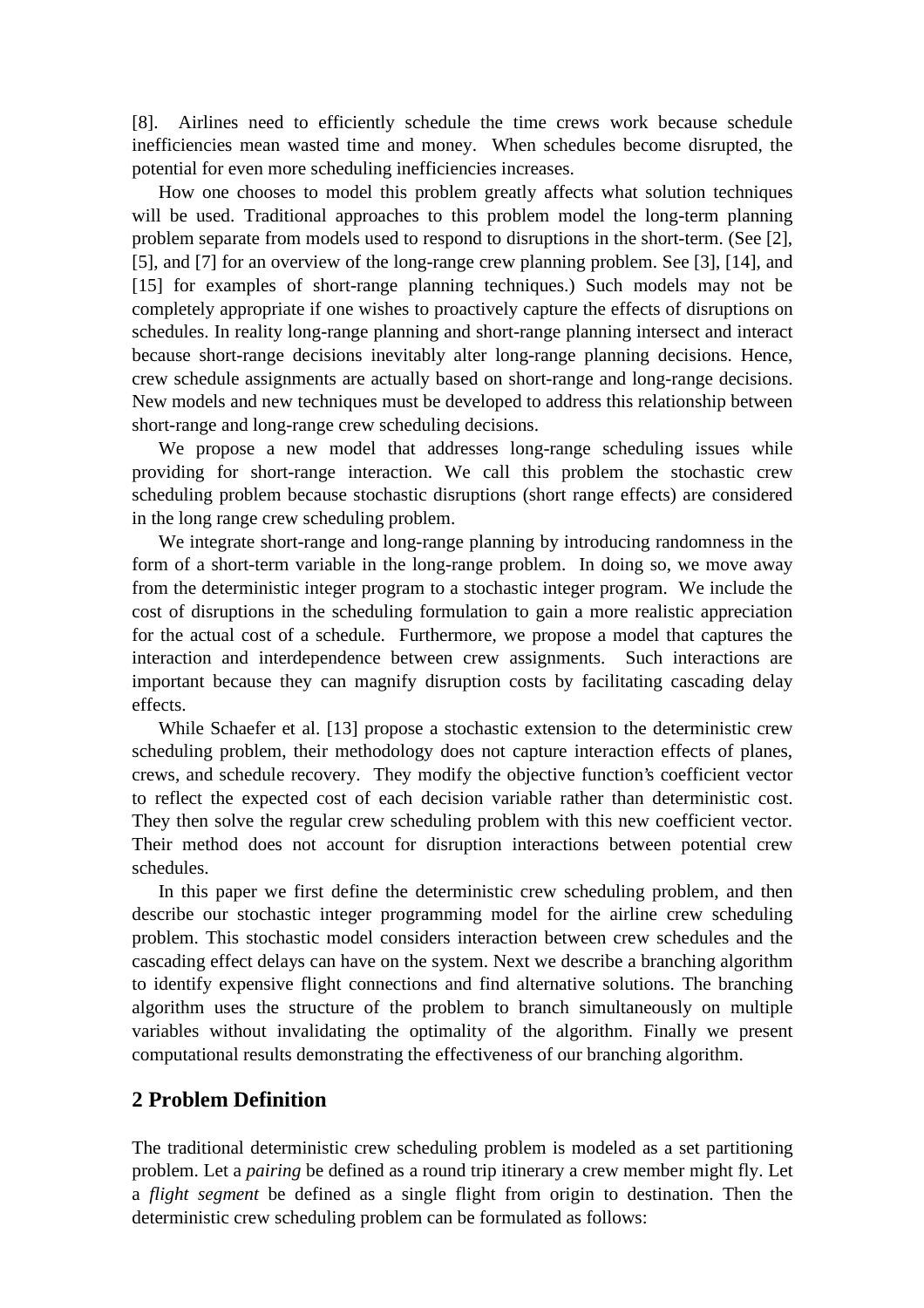$c_j = \text{cost of pairing } j$ . **e 1 if flight segment i is covered in pairing j, 0 otherwise; ij** =  $\mathbf{x}_j = 1$  if pairing j is selected in the solution,  $\mathbf{0}$  otherwise; **where**  $x_i = 0,1$  for all  $i = 1,...,m$ ;  $\textbf{subject to} \qquad \sum_{j=1}^n \mathbf{e}_{ij} x_j = 1 \qquad \textbf{ for all } i=1,...,m;$ **minimize**   $= 0,1$  for all  $i =$  $\sum_{j=1}^n e_{ij} x_j = 1$  for all  $i =$ *j n*  $j=1$ <sup> $\mathbf{v}$ </sup>ij $\mathbf{v}$  *j*  $c^T x$  $x_i = 0,1$  for all  $i = 1,...,m$  $x_i = 1$  for all  $i = 1,...,m$ 

1. General crew scheduling formulation

This formulation may be relaxed to allow a flight to be serviced (covered) by more than one crew.

Since plane usage and crew assignment turn-around times are often short, long delays can have a cascading effect on future plane and crew assignments. As a result crew schedules which are cost effective in the deterministic case may no longer be so when random disruptions are considered. For example, in 1997 almost 55% of the delays on Air New Zealand's domestic flights, totally over 90,000 minutes of delay, were directly attributed to a flight crew delay or an upstream delay (a delay occurring earlier in the day) affecting downstream flights (flights occurring later in the day). Since the deterministic crew scheduling model fails to address this problem, we turn to stochastic modeling methods.

#### **2.1 Stochastic Programming Formulation**

We propose a method to adjust crew assignments during the planning phase so as to continue to minimize crew costs while creating more robust solutions. We strive to identify pairings that are less sensitive to schedule disturbances. In our formulation, we add delay costs to the deterministic objective function and consider how delays affect flight segments constraints.

We suppose that we will observe the disruptions and obtain a recovery cost. We model the disruption as increases in flight operation times, such as ground holds and actual flight times. These times form a random vector,  $ξ(ω)$ , where ω is a random element in some space  $\Omega$ . We call each  $\omega$  a disruption scenario. It represents all disruptions that might happen to the schedule. For each disruption scenario ω we have a different recourse.

Therefore, we reformulate the problem as:

| minimize   | $c^{\mathrm{T}} x + Q(x)$ |
|------------|---------------------------|
| subject to | $Ax = b$                  |
|            | $x = 0,1$                 |

#### 2. General stochastic crew scheduling formulation

where the constraints  $Ax = b$  represent flight coverage equations from the deterministic formulation (see Figure 1) and where  $Q(x) = \int_{\omega} Q(x, \omega) P(d\omega)$  is the expected value of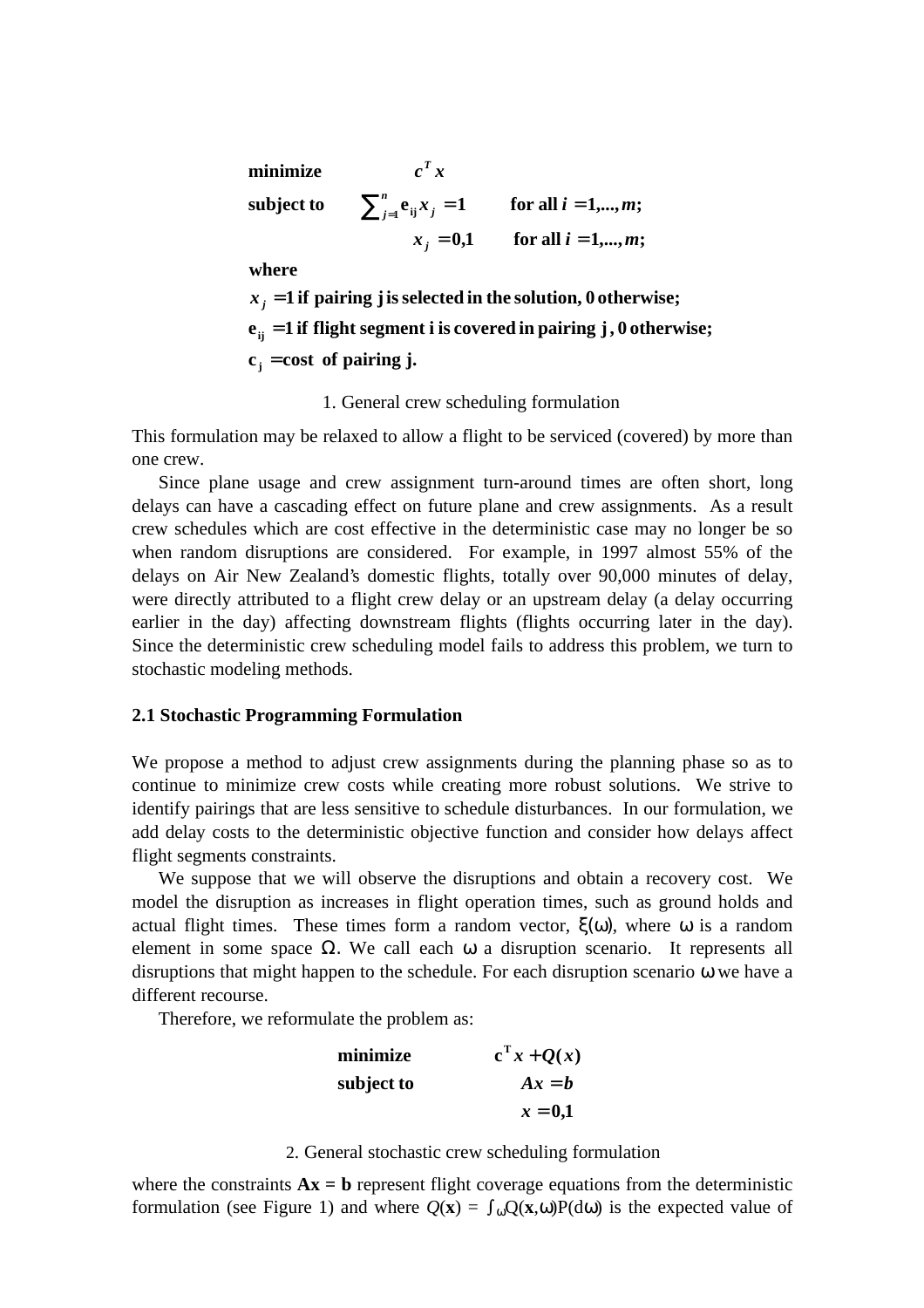future actions due to disruptions in the original schedule. This formulation is a standard two-stage stochastic program with recourse [4].

#### **2.2 Recourse Problem Formulation**

To solve the recourse problem, we propose a nonlinear recourse model whose objective is to minimize the cost of delays. The recourse problem captures the dependent, interactive relationship among pairings. Any solution to the crew scheduling problem consists of a collection of pairings. When delays occur, one pairing's delays may affect flight departure and arrival times in another pairing. This effect is captured in our recourse model.

The recourse problem constraints represent time consistency requirements such as requiring a flight's departure time proceed its arrival time. The constraints also model the plane assignment precedence requirements and the crew assignment precedence requirements. Note that crew assignment precedence depends on the collection of pairings selected as a solution.

The recourse problem formulation is as follows:

$$
Q(x, \omega) = \text{minimize} \sum_{j} \text{penalty} \cdot \text{delay}(j, \omega)
$$

**Subject to:**

**Consistency constraints for flight arrival and departure times Consistency constraints for plane predecessor requirements Consistency constraints for crew predecessor requirements**

3. General recourse problem formulation

The crew predecessor constraints are nonlinear and make the entire formulation nonconvex. More generally, the recourse problem formulation can be given as:

$$
Q(x, \omega) = \text{minimize } q^T y
$$
  
subject to 
$$
(W + Gx^T)y = h(\omega),
$$

$$
y \ge 0,
$$

4. Two-stage nonlinear stochastic program

which demonstrates the nonconvex relationship between the first stage variable, x, and the second stage variable, y. (Details on the recourse problem can be found in [16].)

# **3 Delay Branching Algorithm**

As we are examining how delays propagate through the network, we focus on the key idea that scheduling decisions only create additional delays when crews are assigned to switch planes. When crew assignments follow plane assignments, no additional delays are created in the system due to crew schedules. Our algorithm takes advantage of this structure.

### **3.1 Background information for Algorithm**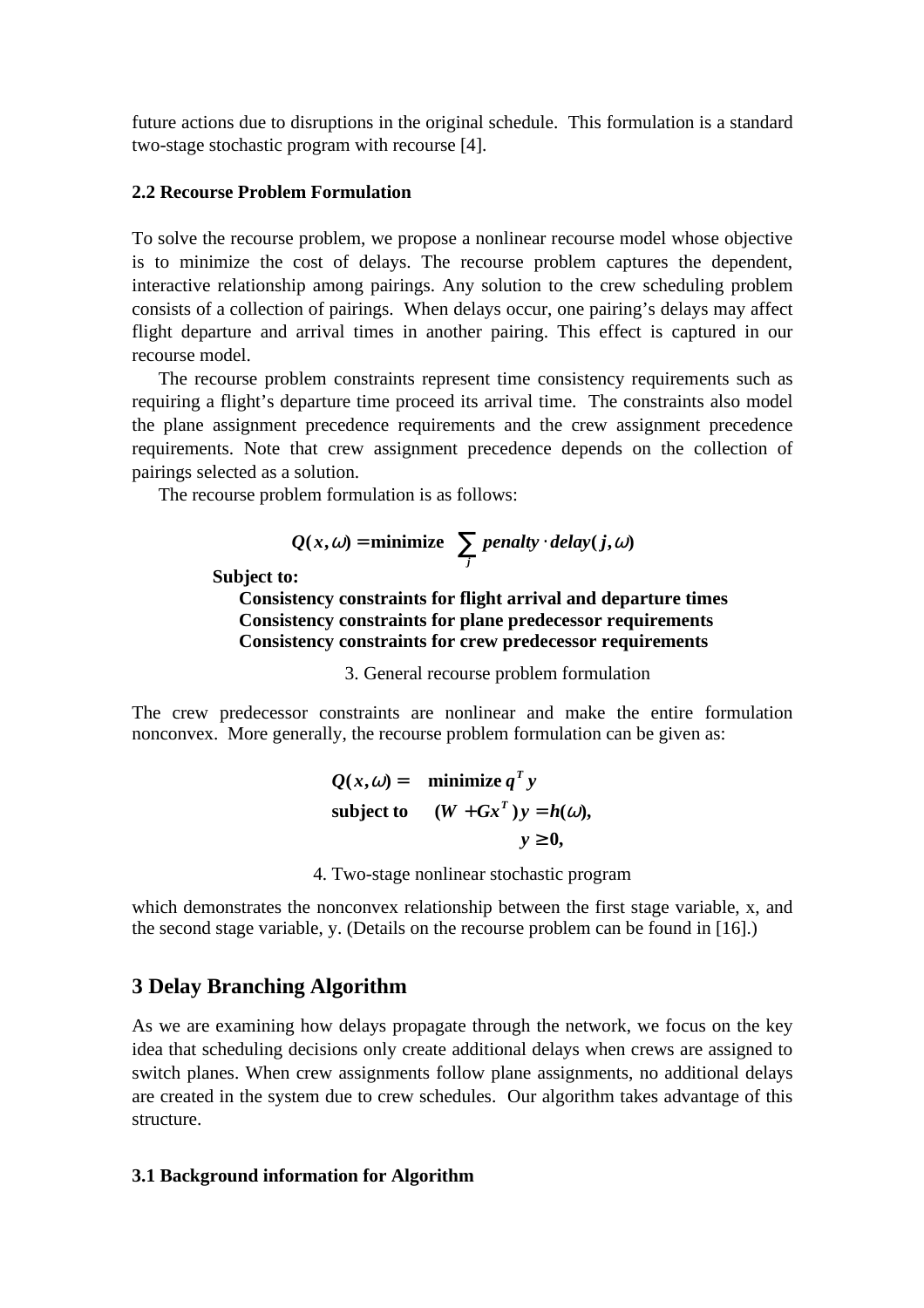Our methodology finds an optimal solution to the no-delay problem and then examines key flight pairs where crews switch planes. This strategy allows us to consider how pairings interact. Because we want to create more robust solutions where crew plane changes are minimized, such plane switches are undesirable. Our algorithm forcibly allows or disallows such connections through a variation of constraint branching [12].

In order to create such branching constraints, we focus on crews switching planes. We define a specific type of delay, called the *switch delay*. A *switch delay* is a delay due to a plane change. Suppose a crew is assigned to service two flights, flight *i* and flight *j*. Suppose there is a delay to flight *i*. If flight *i* and flight *j* are assigned to different planes, then flight *j* would incur a *switch delay* because of this crew assignment and the delay to flight *i.*

#### **3.1 Description of Algorithm**

A visual representation of the algorithm is presented in Figure 5. First we solve the set partitioning problem (as outlined in Figure 1) using state-of-the-art deterministic crew scheduling knowledge. Note that our algorithm essentially augments existing crew scheduling methods by including the evaluation of a recourse problem.



5. Outline of Delay Branching Algorithm

We evaluate the expected cost of disruptions via the recourse problem. In order to determine which flight pair to consider next in the algorithm, we devise a hierarchy for the flight pairs based on the delay costs, placing those pairs with larger delays higher in the hierarchy.

Along one branch, we forcibly include the identified flight pair in a pairing selected in the optimal solution at that node. On the other branch, we forcibly exclude said flight pair from any pairing selected in the solution for that node.

At any point, upper and lower bounds can be used to select the next node from which to branch until the algorithm terminates. The user may choose, however, to prematurely terminate the algorithm if the current solution's disruption cost is satisfactorily limited. Furthermore, at any iteration of the algorithm we have a feasible solution which is more robust than the initial solution.

We have the following theorem: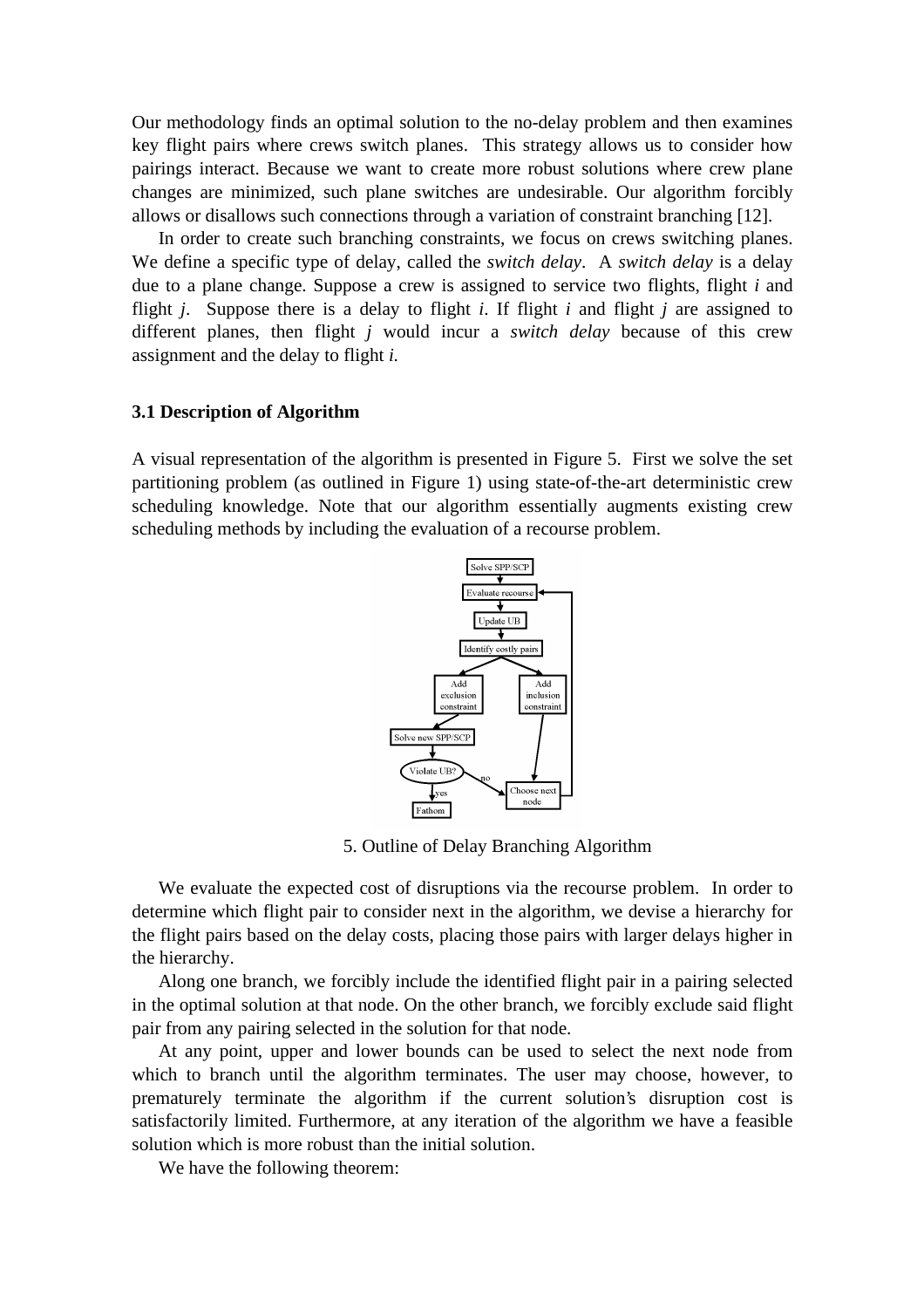**Theorem:** *The Delay Branching Algorithm terminates in a finite number of iterations with an optimal solution to the stochastic crew scheduling problem given by Figure 2 and recourse problem in Figure 3.*

(For details on the proof of convergence, see [16].)

With the exception of the SPP/SCP steps, all other steps illustrated in Figure 5 are relatively easy to evaluate. Using the solution to the set partitioning problem, the recourse problem reduces to a simple, albeit large, linear program. We can solve such linear programs efficiently. Identifying costly flight pairs is also simple. We need to evaluate each flight's *switch delay* value which is a simple addition/subtraction operation.

# **4 Computational Results**

We implement our algorithm on small sample problems as well as larger problems based on airline data from Air New Zealand's 1997 domestic operations. The algorithm performs well and we can obtain significant cost savings. In this paper we report the results from the Air New Zealand test problems.

## **4.1 Implementation Assumptions and Preproccessing**

We make the following simplifying assumptions when implementing the algorithm:

- Access to a state-of-the-art set partitioning solver that effectively and efficiently solves the deterministic problem. We use the solver described in [10].
- All crews fly their schedules as planned regardless of the delay circumstances. Legality considerations and other constraints make this assumption unrealistic. However, the solution obtained is a lowerbound for the actual expected cost of delays.
- Plane assignments are static. Flights are assigned to the same plane every day.
- All planes have same ground time requirements.
- All crew have same ground time requirements.
- Maximum delay times are bounded.

Now that we have established our assumptions, we preprocess the data. First we generate our set of possible crew pairings. Next we generate the random disruption scenarios ω. For each test problem we sample 100 scenarios using a truncated gamma or lognormal distribution for the length of delays. We assume that each scenario is equally likely.

## **4.2 Computational Results**

We implement our algorithm on three test problems representing a simplification of the Air New Zealand domestic schedule: 9 planes covering 61 daily flights, 10 planes covering 66 flights, and 11 planes covering 79 flights. Each of these three problems represents a possible domestic schedule for Air New Zealand's 737 fleet. The schedule services seven cities (Auckland, Christchurch, Dunedin, Hamilton, Rotorua, Queenstown, and Wellington) with the same schedule being flown each day of the week.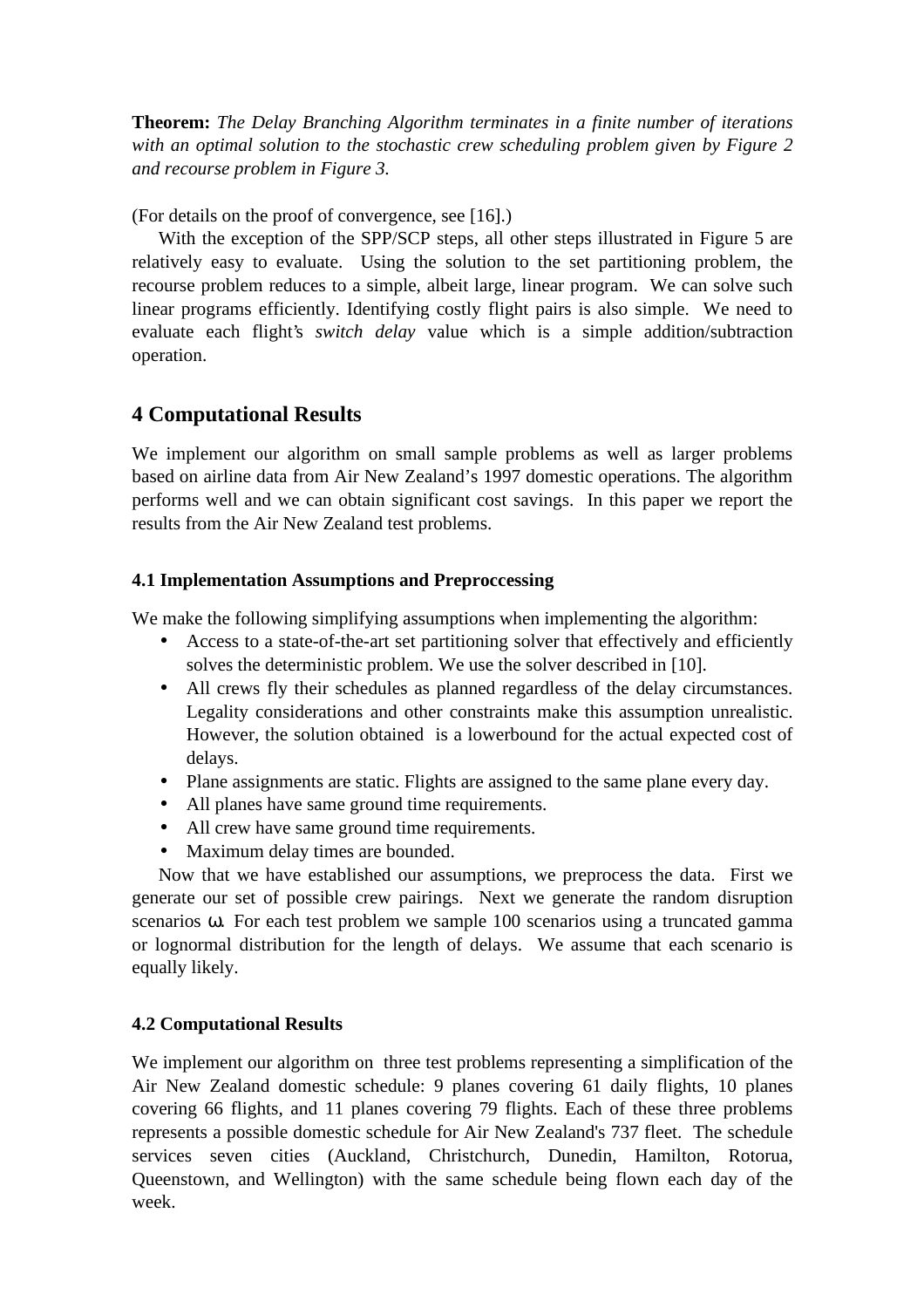Using the set parititioning solver described in [10], we enumerate 1911 feasible pairings for the 9-plane problem, 2737 pairings for the 10-plane problem, and 3296 for the 11-plane problem. Our implementation of the Delay Branching Algorithm uses AMPL [6] to formulate the model and CPLEX [9] to solve the resulting linear program. A master C program, which uses a general purpose priority queue to maintain the branching decisions, is used to manage the branching process [11].

The branching tree becomes very large and, due to computational limitations, we do not explore the entire tree. Nevertheless, our results indicate that we quickly find good solutions and that subsequent improvements may be quite minimal.

We test four varations of each test problem examining how different penalty parameter values affect the solution. We also calculate the value of the stochastic solution (VSS) (see [4] for a definition). We obtain large savings in the recourse objective without significant sacrifice in the cost of the first stage objective.

#### **4.2.1 General Results**

When the penalty parameter equals one, delay costs are valued at face-value. The recourse cost is exactly the sum of the delay minutes over all flights averaged over 100 scenarios. Note that the first stage objective is order  $10<sup>3</sup>$  while the recourse objective is order  $10^2$ . These orders of magnitude are consistent with the 1997 data. The simulated total delay time minutes are the same order of magnitude as the average delay times from the 1997 data. In 1997 the average number of delay minutes per day was 392.65 minutes.

The four variations per test problem set the penalty parameter at 1, 10, 100, and 1000. See Figure 6 for results from the 9-plane problem. Similar results hold for the 10 plane and 11-plane problems. The first column lists the penalty parameter value. The second and third columns list the initial solution's value for the first and second stage, respectively. Note this initial solution,  $x^0$ , is the solution to the deterministic problem from Figure 1. The fourth and fifth column have the best solution's first stage and second stage values, respectively. The sixth column gives the value of the stochastic solution, while the seventh column gives the best solution's objective value relative to the initial solution objective. For example, in Figure 6 row 3, the current optimal solution costs 2332.81 units less than the initial solution and is equal to 90.582% of the value of the initial solution.

| <b>Penalty</b> | $c^Tx^0$ | $Q(\mathbf{x}^0)$ | $c^Tx^*$ | $Q(x^*)$ | VSS     | % VSS  |
|----------------|----------|-------------------|----------|----------|---------|--------|
|                | 3889     | 208.803           | 3889     | 208.803  |         | 100    |
| 10             | 3889     | 2088.035          | 3937     | 1957.513 | 82.5218 | 98.619 |
| 100            | 3889     | 20880.35          | 4297     | 18139.53 | 2332.81 | 90.582 |
| 1000           | 3889     | 208803.5          | 4819     | 179628   | 28245.5 | 86.72  |

6. 9-plane problem results

While we do not explore the entire branching tree, we do explore enough of the tree such that we believe our solutions are near optimal or optimal since the curve of the solution values flattens (see Figure 8). However, we do not have proof of optimality. Figure 7 gives a summary of the number of iterations executed until finding the best solutions listed in Figure 6 as compared to the total number of iterations calculated for each problem.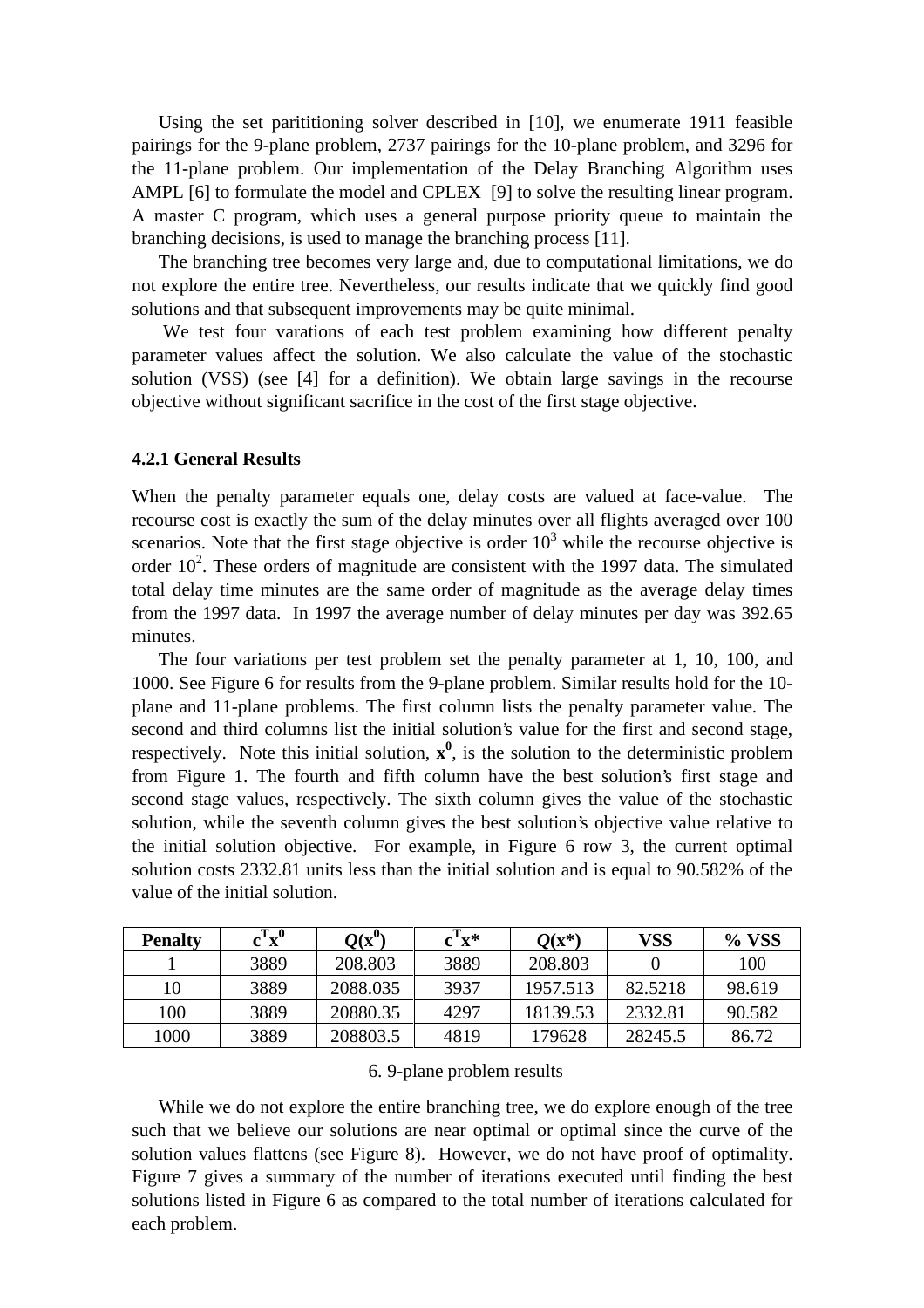| Penalty | No. of iterations at optimal | Total number of iterations |  |
|---------|------------------------------|----------------------------|--|
|         |                              | 1287                       |  |
|         |                              | 1177                       |  |
| 100     |                              | 995                        |  |
|         | $\Delta$ C                   |                            |  |

7. 9-plane Problem: Number of iterations before finding x\*

Even though we may execute many iterations before finding the best solution, we find that we are very close to the best solution after just a few iterations. For example, consider the 9-plane problem with penalty of 1000. We are within five percent of the best solution after only eleven iterations and within one percent after 25 iterations. We get quick savings early in the implementation of the algorithm (see Figure 8). In this case, we see small changes to **c T x** while simultaneously seeing relatively large changes to the overall objective. Similar results hold for the 10-plane and 11-plane problems.



9-Plane Objective vs. Nodes, Penalty = 1000

8. 9-plane problem optimal objective function values

#### **4.2.2 Penalty Parameter Analysis**

Finally we comment on the effects of the penalty parameter value. The penalty parameter is a reflection of how much a disruption is worth. Increasing the penalty parameter increases the cost of disruptions. The total objective function can become dominated by the recourse objective giving priority to disruption costs. The penalty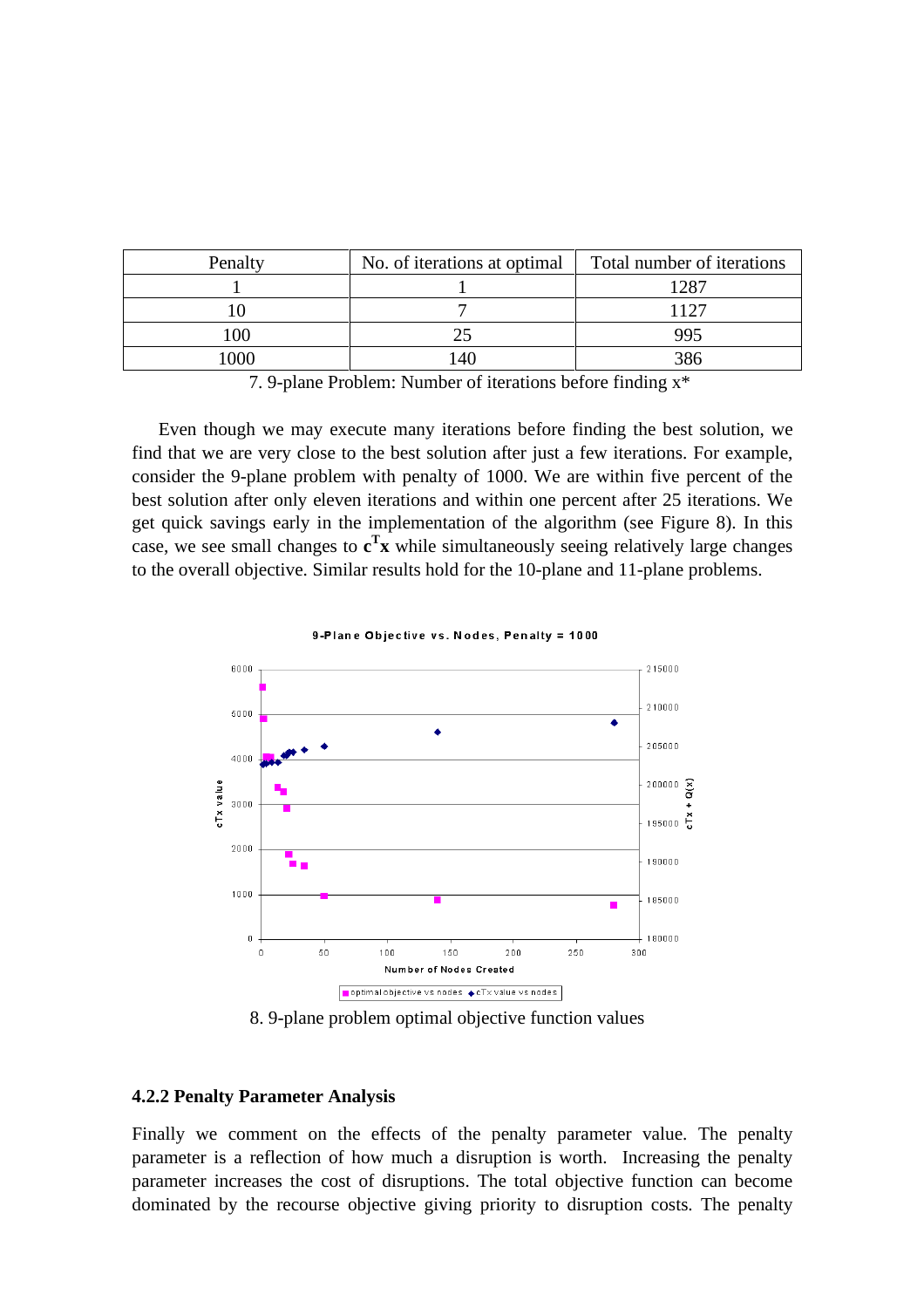parameter represents a trade-off between disruption costs and crew costs. As we increase the penalty parameter, we can track this trade-off (see Figure 9.)

Management or other crew scheduling decision makers can use this trade-off curve to assess the value of disruptions with respect to crew costs. Furthermore, the model allows flexibility through the penalty parameter. Decision makers can use the penalty parameter to evaluate different scenarios and find alternative solutions. They might also use it as a way to include "scheduling expertise" or "company policies" in the scheduling process.



9. Penalty parameter trade-off curve

#### **5 Conclusion**

We propose a new model for the crew scheduling problem. We introduce randomness into the model taking into account the expected cost of delays. We demonstrate the value of a stochastic formulation which addresses the interaction between pairings. Our Delay Branching Algorithm branches on a collection of variables allowing or disallowing certain flight connections and quickly finds a good solution. Furthermore, it allows flexibility in the anlysis of the trade-off between crew costs and disruption costs.

Significant saving can be gained if delay effects on crew schedules, which consequently effects the entire system, are considered during the planning phase. In this paper we demonstrate the effectiveness of our method. In particular, we show we obtain significant gains early on, quickly reducing the expected cost of disruption while minimizing additional crew costs.

Further saving might be obtained by applying these ideas to the pairing generation process. By directing pairing generation to exclude costly flight connections, we hypothesize we would create a better set of pairings from which to identify a solution.

In summary crew scheduling can benefit from an analysis which includes random elements and which consider pairings collectively rather than just individually.

## **References**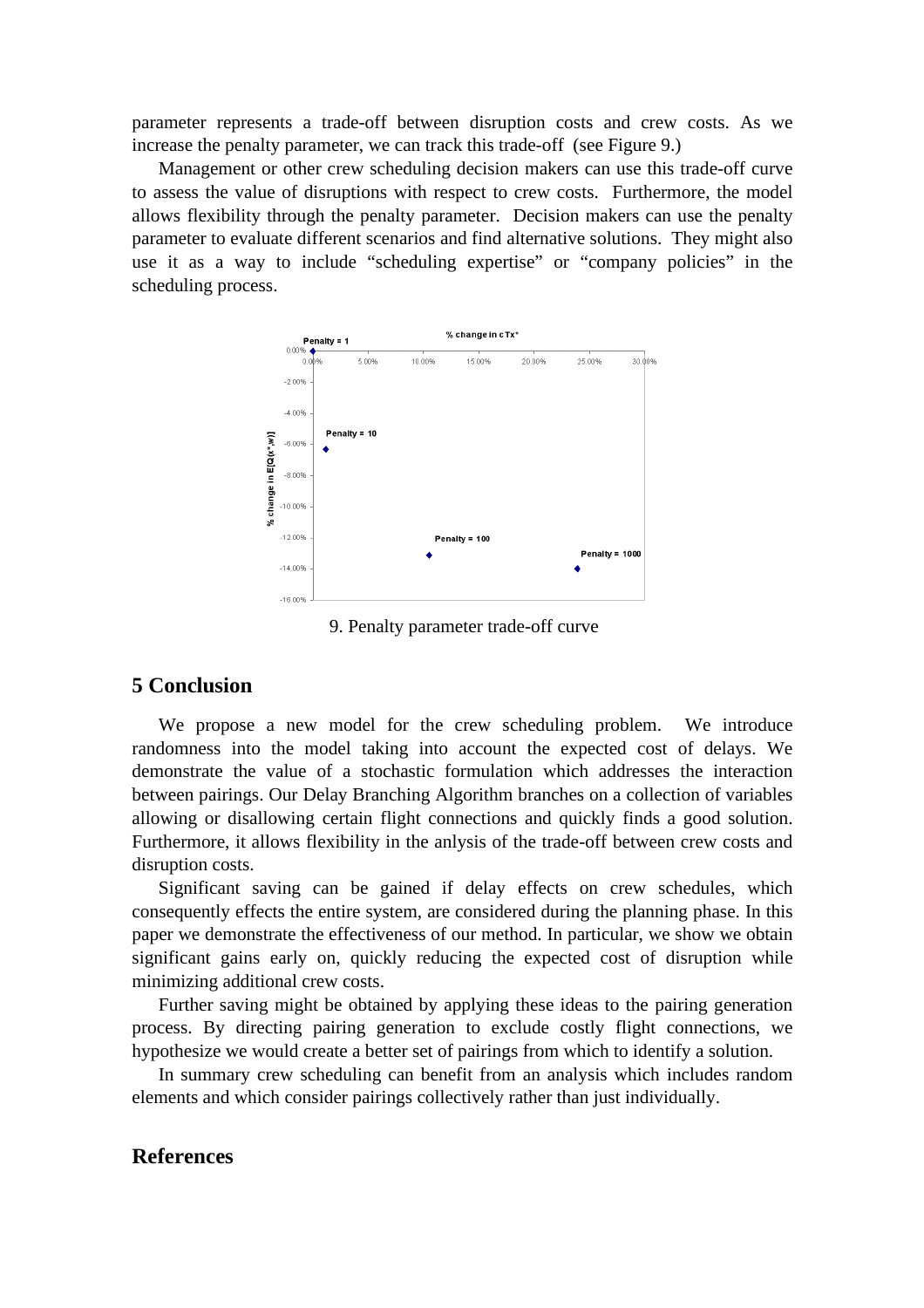- [1] R. Anbil, E. Gelman, B. Patty, and R. Tanga. *Recent Advances in Crew-pairing Optimization at American Airlines*. Interfaces, 21(1) (January – February 1991), pp 62-74.
- [2] J. Arabeyre, J. Fearnley, F. C. Steiger, and W. Teather*. The Airline Crew Scheduling Problem: A survey*. Transportation Science, 3(2) (May 1969), pp 140- 163.
- [3] M. F. Argüello, J.F. Bard, and G. Yu*. Models and Methods for Managing Airline Irregular Operations* in Operations Research in the Airline Industry. Kluwer Academic Publishers, (1998), pp 1 - 45.
- [4] J. Birge and F. Louveaux. *Introduction to Stochastic Programming*. Springer, (1997).
- [5] M. M. Etschmaier and D. F. X. Mathaisel. *Airline Scheduling: An Overview*. Transportation Science*,* 19(2) (May 1985), pp 127-138.
- [6] R. Fourer, D. M. Gay, and B. W. Dernighan. *AMPL: A Modeling Language for Mathematical Programming*. The Scientific Press (1993).
- [7] I. Gershkoff. *Optimizing Flight Crew Schedules*. Interfaces, 19(4)(July August 1989), pp 29-43.
- [8] G. W. Graves, R. D. McBride, I. Gershkoff, D. Anderson, and D. Mahidhara. *Flight Crew Scheduling*. Management Science, 39(9) (June 1993), pp 736-745.
- [9] ILOG, Inc. *CPLEX v. 6.0*, (1998).
- [10] E. Johnson, T. Shaw, and R. Ho. *Modeling Tools for Airline Crew-scheduling and Fleet-assignment Problems* in Operational Research in Industry, MacMillan Press, (1999).
- [11] T. P. Kelly. *Heap-based Priority Queue Implementation in ANSI C*.URL: http://www-personal.engin.umich.edu/tpkelly/heap/heap.tar.gz (18 Febuary 2000).
- [12] D. Ryan and B. Foster. *An Integer Programming Approach to Scheduling* in Computer Scheduling of Public Transport, North-Holland Publishing Company (1981), pp 269-280.
- [13] A. Schaefer, E. Johnson, A. Klegwegt, and G. Nemhauser. *Robust Airline Crew Scheduling*. Institute for Operations Research and Management Science Conference, Salt Lake City, Utah, (Spring 2000).
- [14] M. Stojkovic, F. Soumis, and J. Desrosiers*. The Operational Airline Crew Scheduling Problem*. Transportation Science, 32(3) (August 1998), pp 232-245.